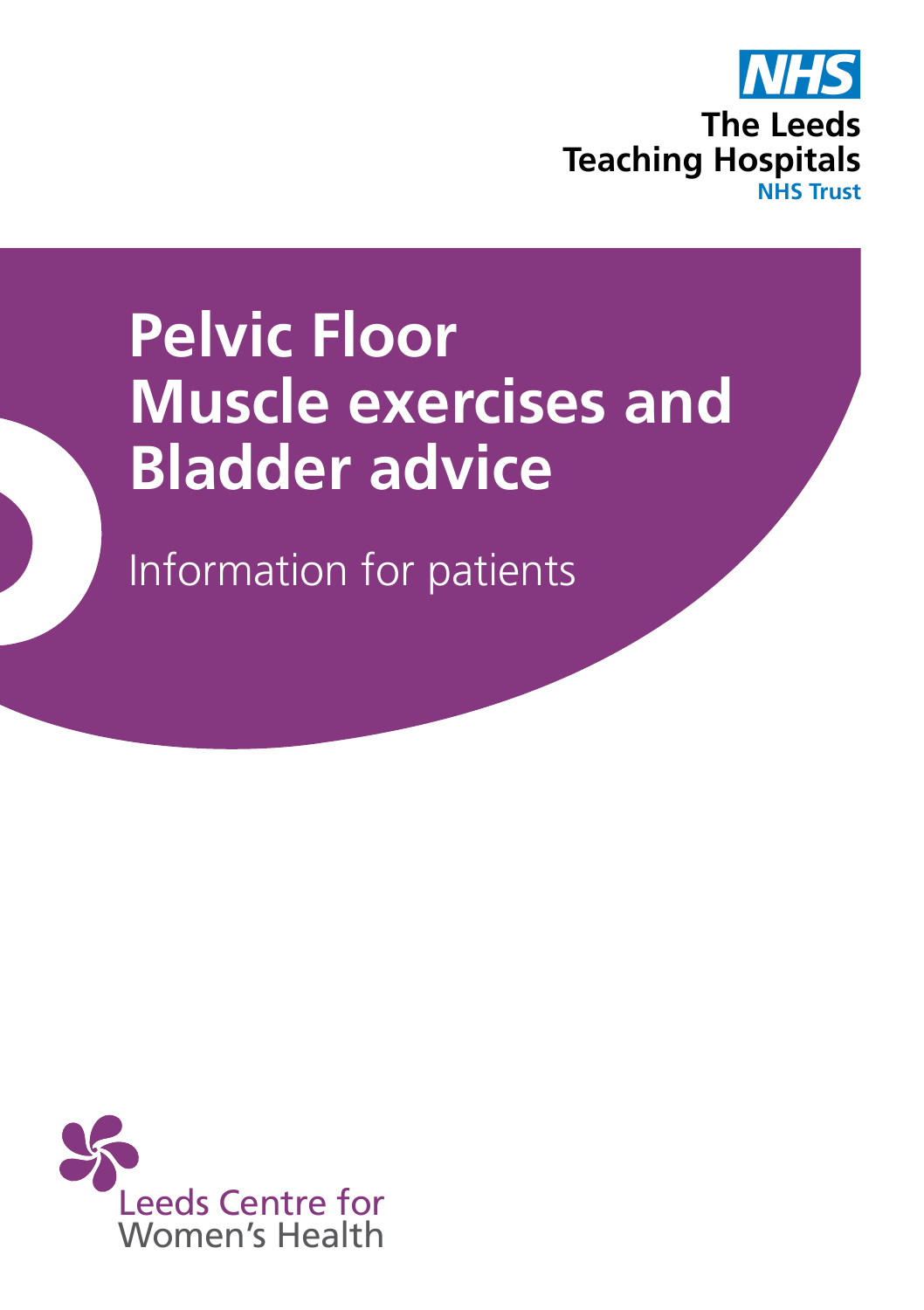This leaflet will explain about your pelvic floor muscles, where they are, what they do and why it is important to exercise them.

#### **Pelvic Floor Muscles**

These muscles sit at the bottom of your pelvis.



# **What do the Pelvic Floor Muscles do?**

- They help to support the bladder, womb and bowels, and the front passage *(urethra)*, vagina and back passage *(anus)*. This support helps to prevent incontinence (accidental passing of urine, wind or stools) or prolapse. In addition good support from the pelvic floor can increase pleasure for both partners during sexual intercourse.
- The pelvic floor muscles also support the pelvic bones and work with the deep abdominal muscles to help protect the spine.

## **What can weaken the Pelvic Floor Muscles?**

- Pregnancy and childbirth
- Being overweight
- Constipation repeated or continual straining
- Repeated heavy lifting or carrying
- Prolonged standing e.g. doing 2 hours ironing
- Chronic cough
- Hormone changes after the menopause and pre-menstrually
- Repeated high impact exercise

**The above can also make a prolapse worse.**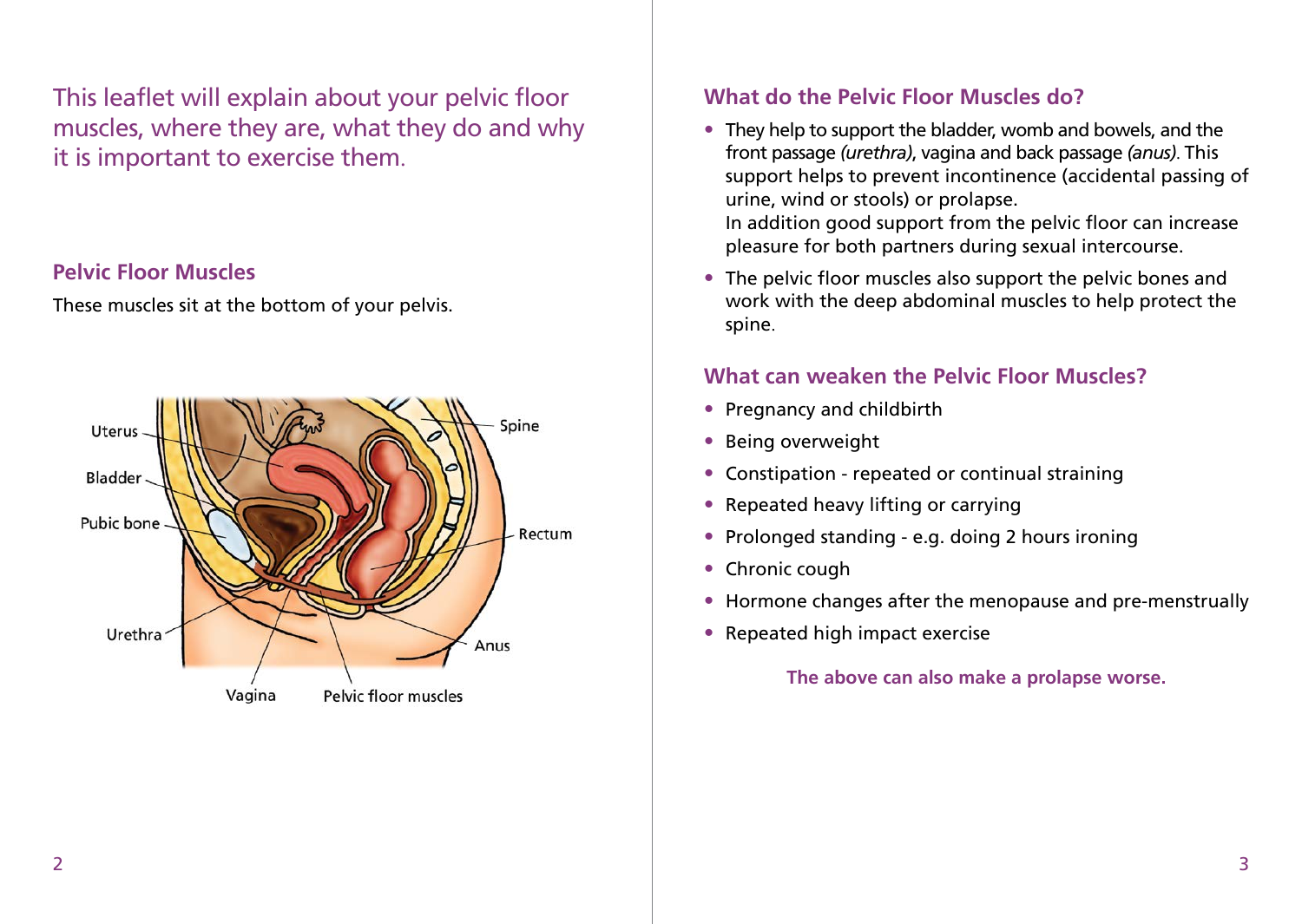## **Doing Pelvic Floor Muscle exercises**

**There are two different exercises to improve pelvic floor muscle tone, it is recommended you do both.**

*Type I - this can be done in any position. It is easier to start in a lying or sitting position and progress to a standing position.*

- Squeeze around the back passage as if trying to stop wind escaping, at the same time squeeze your front passage as if trying to stop the flow of urine.
- You should feel a squeeze and lift, a drawing up feeling inside - **this is a pelvic floor muscle contraction**.
- Hold this squeeze and lift for a few seconds *(up to 10),* then relax and repeat a few times *(up to 10).*

#### *Type II - Quick contractions*

- Do the same squeeze and lift but relax immediately. Repeat up to 10 times.
- Allow a few seconds for the muscles to completely relax in-between contractions.
- When completing pelvic floor exercises try and keep all other muscles relaxed including your bottom muscles and abdominals. Try not to hold your breath.
- Stopping the flow of urine in midstream can be used to check you are exercising the correct muscles but it is not recommended to continue to do this as long term it can cause bladder problems.

## **Your Individual Exercise programme**

How long can you hold the contraction? *(up to 10 secs)*

..................................................................................................................

..................................................................................................................

..................................................................................................................

How many times can you repeat it? *(up to 10 secs)*

How many quick ones can you do? *(up to 10 secs)*

Do this 3-4 times a day.

Do not exercise by stopping the flow of urine in midstream, this can affect the normal working of the bladder.

#### **How to remember**

Put a sticker in a place to catch your eye to remind you. Link it to a regular activity e.g. stop at red light, waiting for kettle to boil, put a reminder on your computer or phone. Apps are available for smartphones e.g. Squeezy or Kegel Kat.

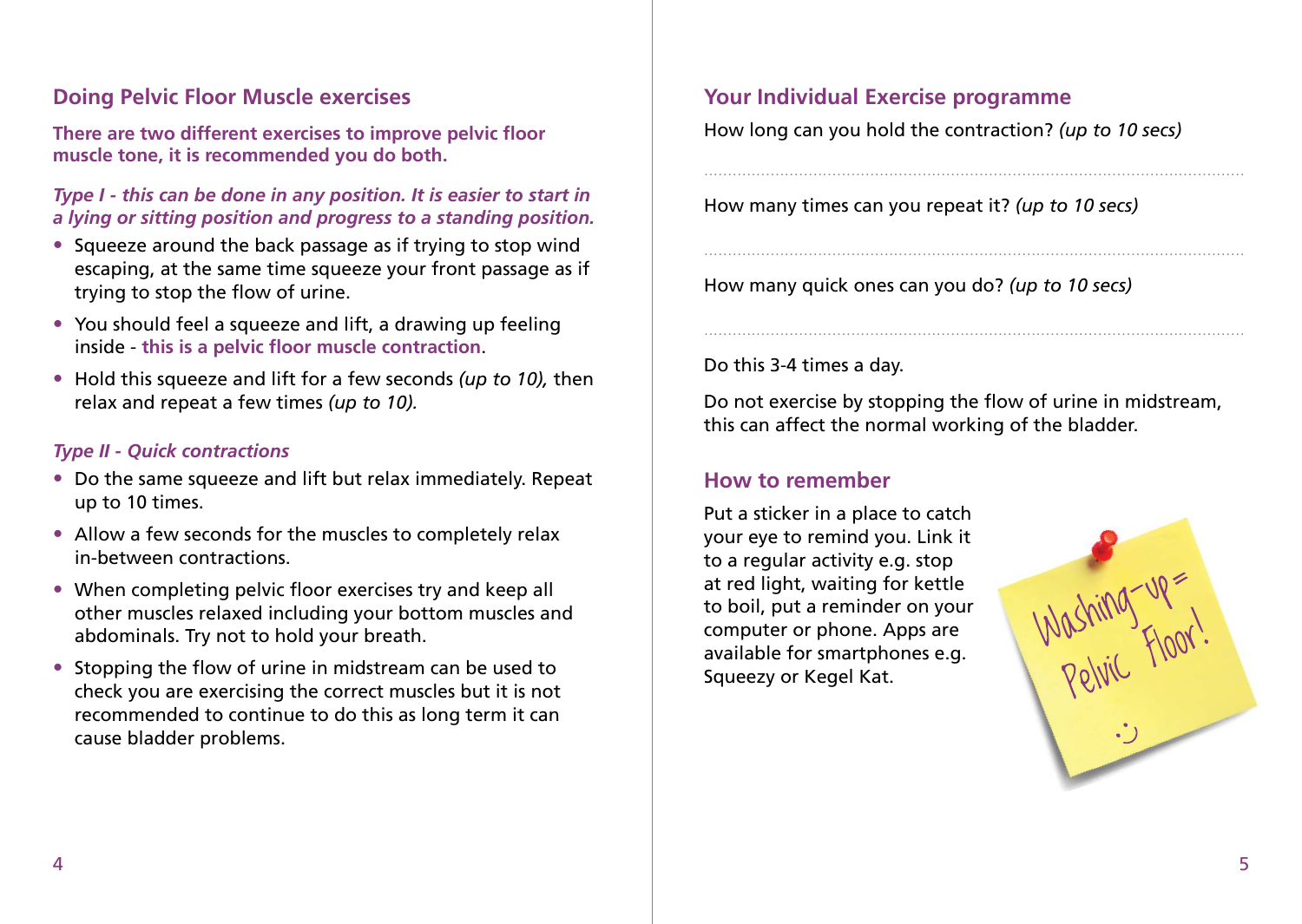## **Using your Pelvic Floor Muscles to help prevent a leak of urine**

#### *Tighten and pull up your pelvic floor muscles:*

- Before you lift, cough, sneeze, etc
- If trying to hold on to reach the toilet

# **Bladder advice**

## *Do you have:*

- Difficulty holding on to reach the toilet in time?
- Feeling the urge to empty your bladder frequently?

## **You can** *help control the urge by:*

- Gently tightening your pelvic floor muscles and holding
- Go up and down on your toes
- Cross your legs
- Sit on something firm the edge of a seat or rolled up towel between your legs.

Press against the opening of your bladder. Aim to empty your bladder no more than eight times during the day and once at night. Avoid going to the toilet ''just in case''.

### *Are you:*

- Dribbling urine immediately after getting up from the toilet?
- Feeling you haven't completely emptied your bladder?

### *What you can do:*

- Stand up, sit down and try again.
- Lean forwards and rock but avoid straining to empty your bladder.
- Try tapping over your lower abdomen / bladder.
- Wait a bit longer.
- Tighten up your pelvic floor muscles before you stand up.

# **Advice on drinks**

- For your kidneys to work well do not restrict your drinks.
- Drink at least six drinks each day (1<sup>1/2</sup> 2 litres), still water is best.
- Avoid too much caffeine in coffee, tea, green tea or cola / fizzy drinks as this can irritate your bladder.
- If the urge to go wakes you more than once in the night, try having your last drink at least two hours before bedtime.

**Please remember, it can take six weeks before you start to see an improvement and progress will continue for at least six months.**

**If you require any further input regarding pelvic floor muscle training, are unsure of your technique or are experiencing any incontinence symptoms please speak to your midwife or GP for a referral to our urogynaecology physiotherapy services.**